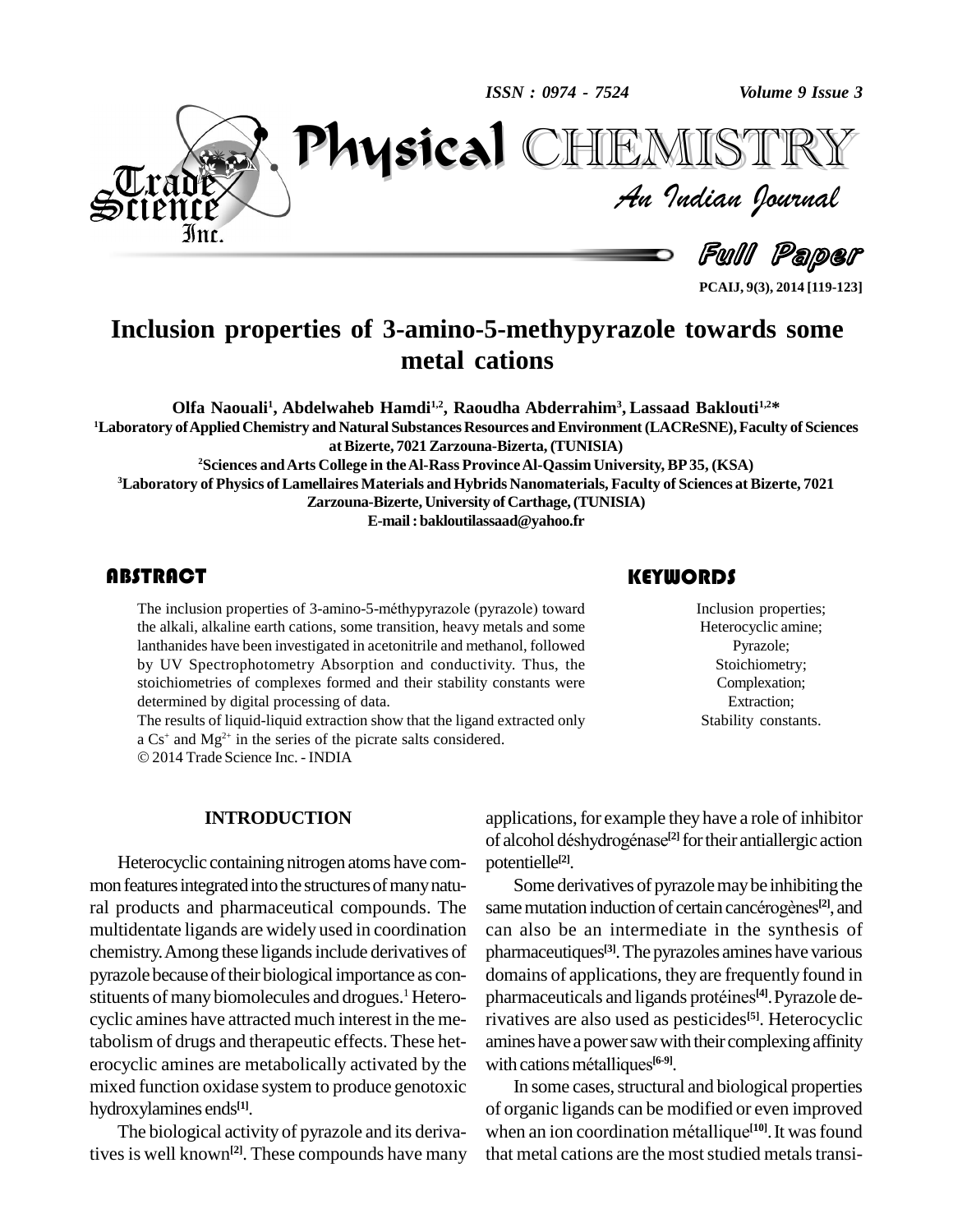# Full Paper

 $tion^{[6,9,11]}$ 

Given the above, we recently studied the coordination chemistry of compounds containing this hétérocycles<sup>[12]</sup>.

#### **EXPERIMENTAL**

#### **Materials and products**

The UV spectra were recorded on a Perkin Elmer Lambda 11 spectrophotometer. Methanol (Riedelde Haën for HPLC), Acetonitrile (SDS for HPLC, 0.03% water content) and dichloromethane (Fluka, purum) were commercial and used without further purification. The supporting electrolyte used in the stability constant determinations was NEt<sub>4</sub>Cl and NEt<sub>4</sub>ClO<sub>4</sub> (Acros Organics). The metal salts chosen were chlorides or perchlorates (Fluka, purum). The picrate salts employed in extraction were prepared as described in literature<sup>[13]</sup>.

#### **Extraction studies**

The extraction experiments of alkali, alkali earth, transition metal picrate from water into dichloromethane, were performed according to a procedure described in the literature<sup>[14]</sup>. Equal volumes  $(5 \text{ mL})$  of neutral aqueous solution of alkali metal picrate  $(3\times10^4 \text{ mol} \text{L}^{-1})$  and CH<sub>2</sub>Cl<sub>2</sub> solution (5 mL) of heterocyclic amines ( $3\times10^{-1}$  $4 \text{ mol.L-1}$ ) were mixed, magnetically shaken in a thermoregulated water bath at 25° C for 30 min, and then left standing for 2 to 6h in order to obtain a complete separation of the two phases. The concentration of metal picrate remaining in the aqueous phase was determined from the absorbance  $(A)$  at 355 nm. The percentage extraction (%E) was derived from the following expression in which  $A_0$  is the absorbance of the aqueous solution of a blank experiment without heterocyclic amines:

#### %E =  $100(A_0 - A)/A_0$

#### **Stability constant measurements**

The stability constants  $\beta_{xy}$  being the concentration ratios  $[M_{\nu}L_{\nu}^{xn+}]/[M^{n+}]^x[L]^y$  and corresponding to the general equilibrium:

#### $yL + xM^{n+}\n\Leftrightarrow M_{x}L_{y}^{n+}$

(where  $M^{n+}$  = metal ion, L = ligand) were determined in acetonitrile and methanol by UV-absorption spectro-

**Physical** CHEMISTRY

photometry at  $25^{\circ}$ C.

The ionic strength was been maintained at 0.01 mol.L<sup>-1</sup> using  $Et_A NClO_A$ . The spectra of ligand solutions of concentrations ranging between  $10^4$  and  $2 \times 10^ 4 \text{ mol.L-1}$  and increasing concentration of metal ion was recorded between 220 nm and 320 nm. Generally, the metal to ligand ratio R at the end of the titration did not exceed 20 and the equilibrium was quasi-instantaneous for all the systems. Addition of the metal salts to the ligand induced spectra changes large enough to allow the analysis of the resulting data using the program "Letagrop"<sup>[15]</sup>. Best values for the formation constants  $\beta_{\rm w}$  of the various complex species and their molar absorptive coefficients for various wavelengths, are deduced from the best fit between the experimental and calculated UV spectra.

The best fit is reflected by the lowest value of U (the sum of U values for all given lambda) corresponding to the square sum of a differences between experimental and calculated absorbances ( $U = \Sigma$  (Acal -Aexp)<sup>2</sup>). The  $\beta_{xy}$  values correspond to the arithmetic means of at least three independent experiments.

#### **Conductimetric studies**

While complexation by a neutral ligand is not expected to dramatically alter the molar conductivity of a cationic species, the differences can usually be detected and so the measurement of conductance of a solution of a ligand into which a metal ion is added can be a useful rapid means of establishing the stoechiometry of a complex ion species. Thus, this procedure was followed to obtain preliminary estimates of the metal: ligand ratio in the complexes formed by the heterocyclic amine.

#### **RESULTS AND DISCUSSION**

### Complexation of metal cations in methanol and acetonitrile

We evaluated the thermodynamic parameters of complexation on pyrazole in a homogeneous medium limited to acetonitrile and methanol. The stability constants in acetonitrile and in methanol were determined by UV absorption spectrophotometry at 25°C. The procedure consisted of adding increasing amounts of metallic perchlorates to a solution of pyrazole. The resulting changes were analysed by the program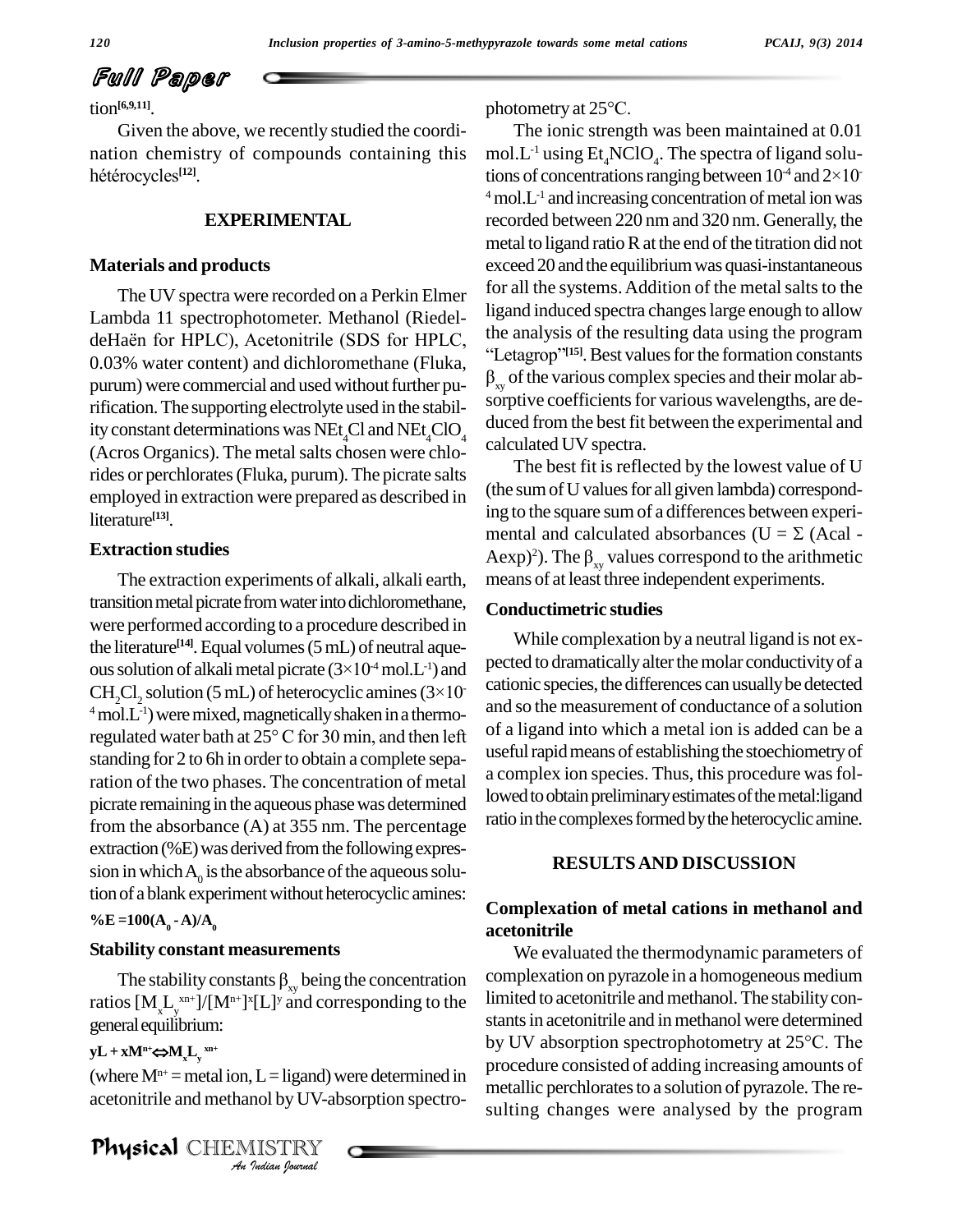# Full Paper



Figure 1 : Absorption spectra in the UV at  $25^{\circ}$ C at a concentration of the pyrazole  $2x10^4$  mol.  $L^{-1}$ 

Letagrop-Spefo.

The logarithms of the stability constants  $log\beta_{xy}$  and the stoechiometries for the different complexes formed by ligand with alkali metal, alkaline-earth metal, some transition metal and some lanthanide metal cations in methanol and acetonitrile are given in TABLES 1,2.

The profile of the spectrum of pyrazole changes with the nature of the solvent, in fact the secondary maximum to disappear from methanol to acetonitrile.

In the series of the alkali and alkaline earth metal cations only Mg which forms a complex with the pyrazole in both solvents considered. So, Pyrazole has no affinity with the other elements of these cation series. The addition of magnesium perchlorates solution

TABLE 1 : Stability constants  $log \beta_{xy}$  of the complexes of pyrazole with alkali and alkaline earth cations (a) in methanol and (b) in acetonitrile at 25 °C, I =  $10^{2}$ M, 0.01  $\leq \sigma_{n,1} \leq 0.10$ .

|           | M : L | $I^+$<br>ш. | Na | $\mathbf{K}^+$ | $Rb^+$ | $\mathbf{Cs}^+$ | $Mg^{2+}$ | $Ca^{2+}$ | $C - 4$<br>ΜL | $\mathbf{Ba}^{2+}$ |
|-----------|-------|-------------|----|----------------|--------|-----------------|-----------|-----------|---------------|--------------------|
| `pyrazole | . .   |             |    |                |        | ັ               | 3.21      |           |               |                    |
| pyrazole  | .     |             |    |                |        | ◡               | 3.1'      |           |               |                    |

c: Absorbance changes too small to enable satisfactory fitting

TABLE 2 : Stability constants  $\log \beta_{r}$  of the complexes of pyrazole with some transition, have and lanthanide metal (a) in methanol and (b) in acetonitrile at 25 °C, I =  $10^{2}$ M, 0.01 $\leq \sigma_{n,1} \leq 0.16$ .

|                        | M: L | $\mathbf{Cr}^{2+}$ | $Co2+$ | $Ni2+$ |      | $Cu^{2+}$ $Zn^{2+}$ | $Cd^{2+}$                 | $\mathbf{Pb}^{2+}$ | $Hg^{2+}$ | $La^{3+}$ | $Nd^{3+}$ |
|------------------------|------|--------------------|--------|--------|------|---------------------|---------------------------|--------------------|-----------|-----------|-----------|
| <sup>"</sup> pyrazole" | 1:2  | 8.01               | 6.02   | 6.32   | 9.24 | 7.01                |                           |                    | 9.10      | $\sim$    |           |
| <sup>b</sup> pyrazole  | 1:2  | 9.02               | 7.01   | 6.03   | 9.60 | 6.08                | $\mathbf{c}$ $\mathbf{c}$ |                    | 8.30      | 7.02      | 6.03      |

c: Absorbance changes too small to enable satisfactory fitting

at the pyrazole solution shown a lowering of the intensities and provides two isosbestic points. It was noted that the Mg complex in acetonitrile is more stable than the corresponding in methanol.

The transition metal cations studied show affinities of complexation with the pyrazole despite of its total absence with the monovalent cations (alkaline) and divalent (alkaline earth). This is likely due to the differ-



Figure 2 : Stability constants  $\log \beta_{12}$  (determined in methanol and acetonitrile) for some transition metals series-with pyrazole

ence in hardness considered cations. The profiles of selectivity of the pyrazole in the series of transitions metals do not change in passing the acetonitrile in the methanol and the complexes formed are biligands, we signaled a good selectivity of  $Cu^{2+}$  in methanol and in acétonitrile,  $(S_{\text{Cu/Ni}} > 3700$  and  $S_{\text{Cu/Ni}} = 389$ .

About Heavy metal cations, the cadmium and lead have no affinity with pyrazole, while only mercury is complexed.

Complexation of lanthanide metals studied by the pyrazole leads to significant changes in the appearance of the spectra that arise by hypsochromic shifts, the appearance of isosbestic points and the absorbance decreases in some areas of wavelengths and an increase in other areas.

Regarding the lanthanum and neodymium complexes are formed in acetonitrile biligand species with improved stability for the complexes of lanthanum with respect to neodymium.

**Physical CHEMISTRY** 

An Indian Journal

121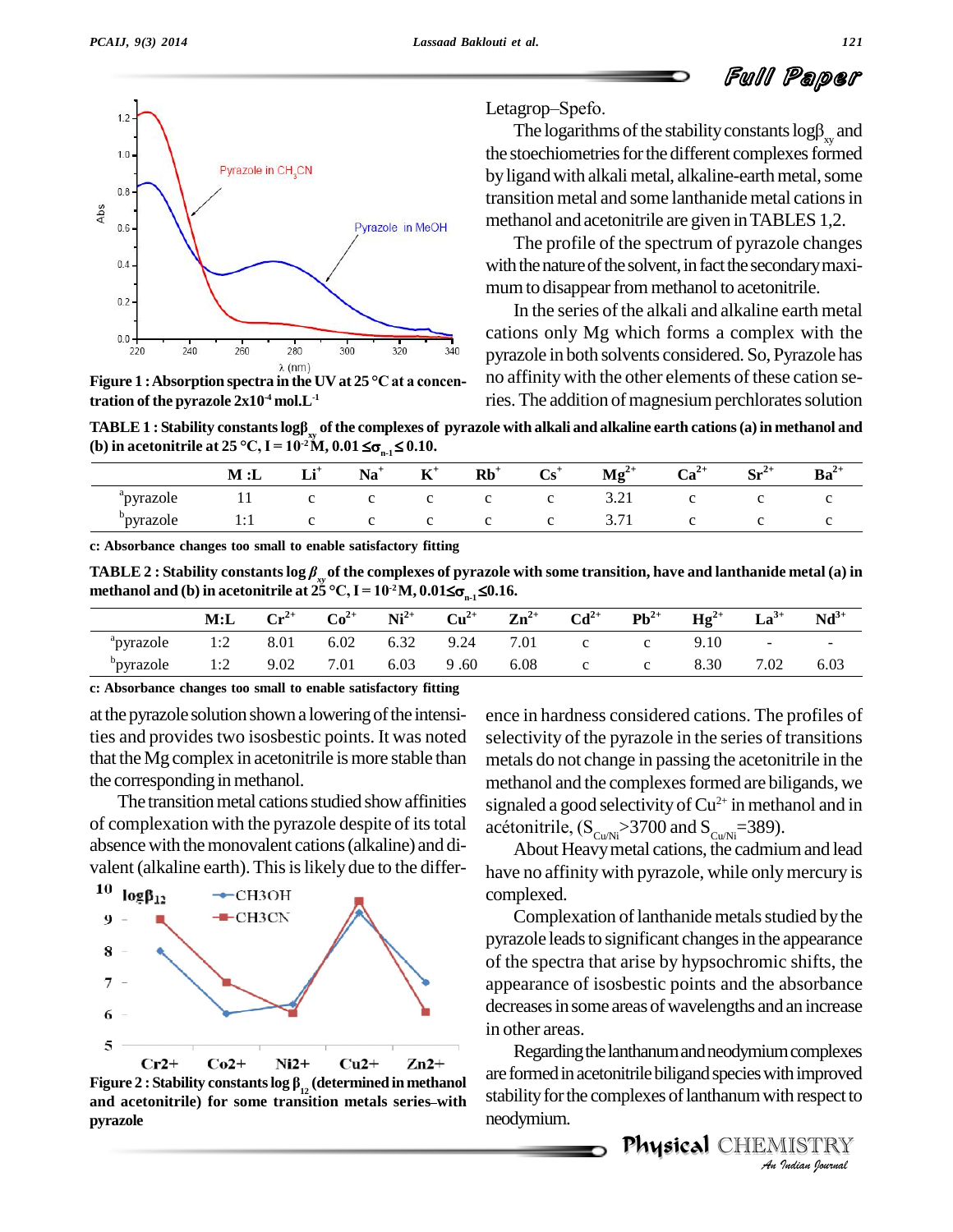

**(b) nickel(II)** with pyrazole in methanol )  $(0 \le R_{ML} \le 4)$  at 25°C.



**Figure 4 : Conductometric titration in the case of pyrazole with Cu 2+**

In the other hand, the 1:2 stoichiometry of the complexes with pyrazole were confirmed by conductimetric studies in the case of  $Co^{2+}$ ,  $Ni^{2+}$ ,  $Cu^{2+}$  and  $Zn^{2+}$ . For and example Figure 4 show the curve change of the con ductometric titration in the case of pyrazole with  $Cu^{2+}$  C at the ratio  $M/L = 0.5$ .

#### **Extraction of metal picrates**

A preliminary evaluation of the binding efficiency of pyrazole was carried out by solvent extraction of metal tio A preliminary evaluation of the binding efficiency of<br>pyrazole was carried out by solvent extraction of metal<br>picrates into dichloromethane at  $20^{\circ}$ C under neutral conditions. The Extraction percentages (%E) of alkali,

alkaline earth and transition metal cations by pyrazole fromWaterinto dichloromethane are given inTABLE 3.

In the series of alkali cations, pyrazole extract selectively the Cs<sup>+</sup> with 25%. This result is particularly interesting for the extraction of radioactive  $137Cs^+$  is in the waters of discharges from nuclear power plants accompanied by Na <sup>+</sup>**[16-18]**.

In the series of alkaline earth the pyrazole extracts only the Mg<sup>2+</sup> with percentages of 67%. However, pyrazole show no affinity extraction towards the transition metals and lanthanide studied. So the pyrazole exhibe an important selectivity of extraction of the  $Mg^{2+}$ in the series of the cations  $M<sup>II</sup>$  studied (Alkaline earth and Transition metals cations), this result is in accordance with the complexation study.

Complexation studies of pyrazole with  $Mg^{2+}(Pic^-)_2$ ,  $\text{Ca}^{2+}(\text{Pic}^{\bullet})_{2}$  and  $\text{Ni}^{2+}(\text{Pic}^{\bullet})_{2}$  were monitored by means of <sup>1</sup>H NMR. CDCl<sub>3</sub> solutions of pyrazole ( $10^3$  mol L<sup>-1</sup>) were reacted with the solid picrates (directly introduced in the NMR tube) until the spectra of the resulting solutions remained unchanged (7 days). The formation of a complex induced changes in the <sup>1</sup>H NMR patterns with the appearance of a singlet corresponding to the ex-

conditions. The Extraction percentages (%E) of alkali, the appearance of a singlet corresponding to the ex-<br>TABLE 3: Extraction percentages (%E) of metal picrates by pyrazole from water into dichloromethane, at 25° C (C<sub>L</sub>  $2.5x10^4 \text{mol L}^{-1}$ ).

| cations |               |          | Alkali cations |      | <b>Alkaline earth cations</b>                                                                                                                                                                                 |          |          | <b>Transition metals cations</b> |          |   |     |  |           |  |
|---------|---------------|----------|----------------|------|---------------------------------------------------------------------------------------------------------------------------------------------------------------------------------------------------------------|----------|----------|----------------------------------|----------|---|-----|--|-----------|--|
|         |               |          |                |      | $Li^+$ Na <sup>+</sup> K <sup>+</sup> Rb <sup>+</sup> Cs <sup>+</sup> Mg <sup>2+</sup> Ca <sup>2+</sup> Ba <sup>2+</sup> Co <sup>2+</sup> Cu <sup>2+</sup> Zn <sup>2+</sup> Cd <sup>2+</sup> Hg <sup>2+</sup> |          |          |                                  |          |   |     |  | $Pb^{2+}$ |  |
| % E     | $\mathcal{R}$ | $\leq$ 1 | $\leq$ 1       | 9 25 | 67 — 10                                                                                                                                                                                                       | $\leq$ 1 | $\leq$ 1 | 4                                | $\leq$ 1 | 4 | - 8 |  |           |  |